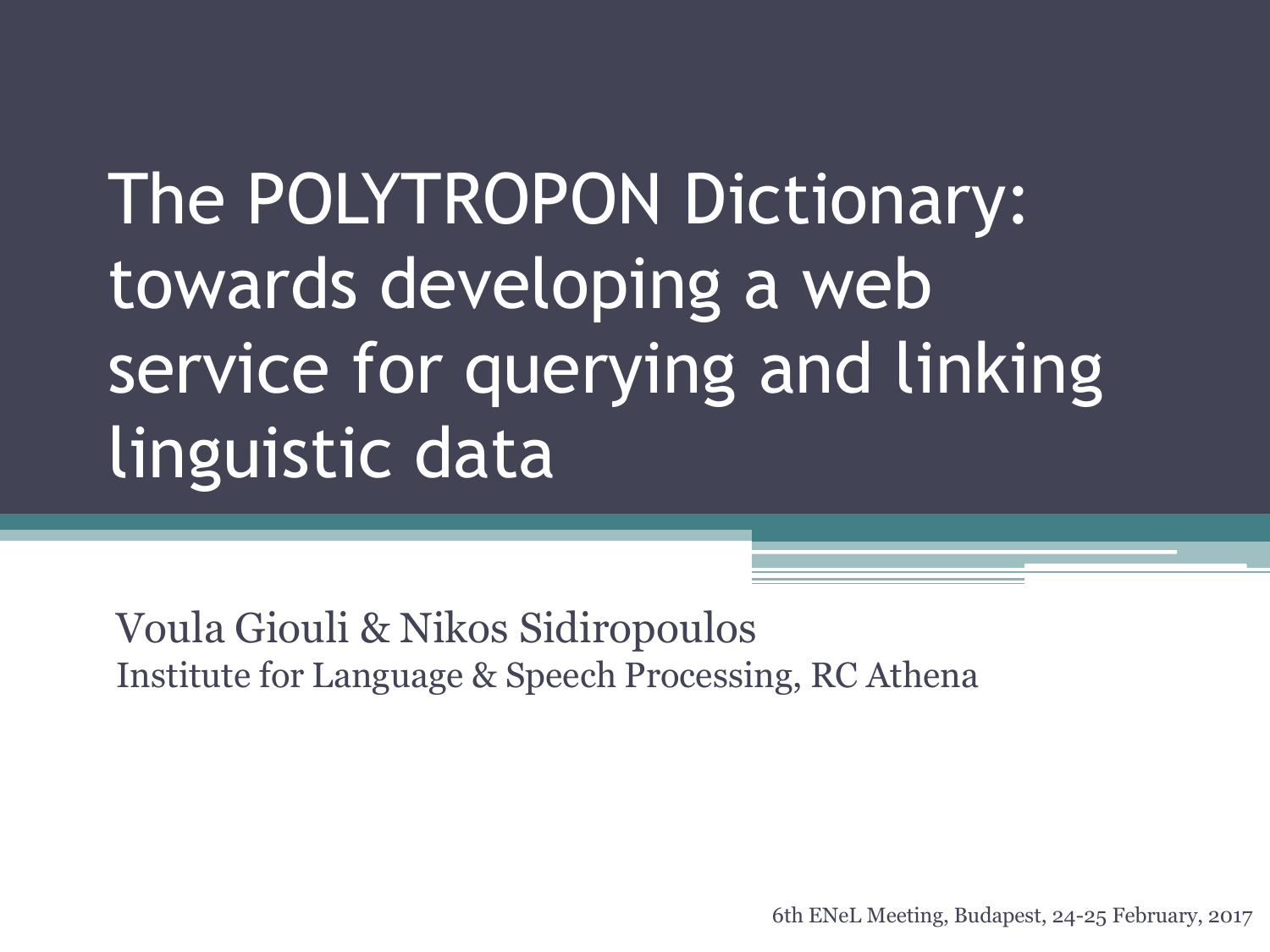## outline

- the POLYTROPON dictionary
- the dictionary API
- querying POLYTROPON
- conclusions & future work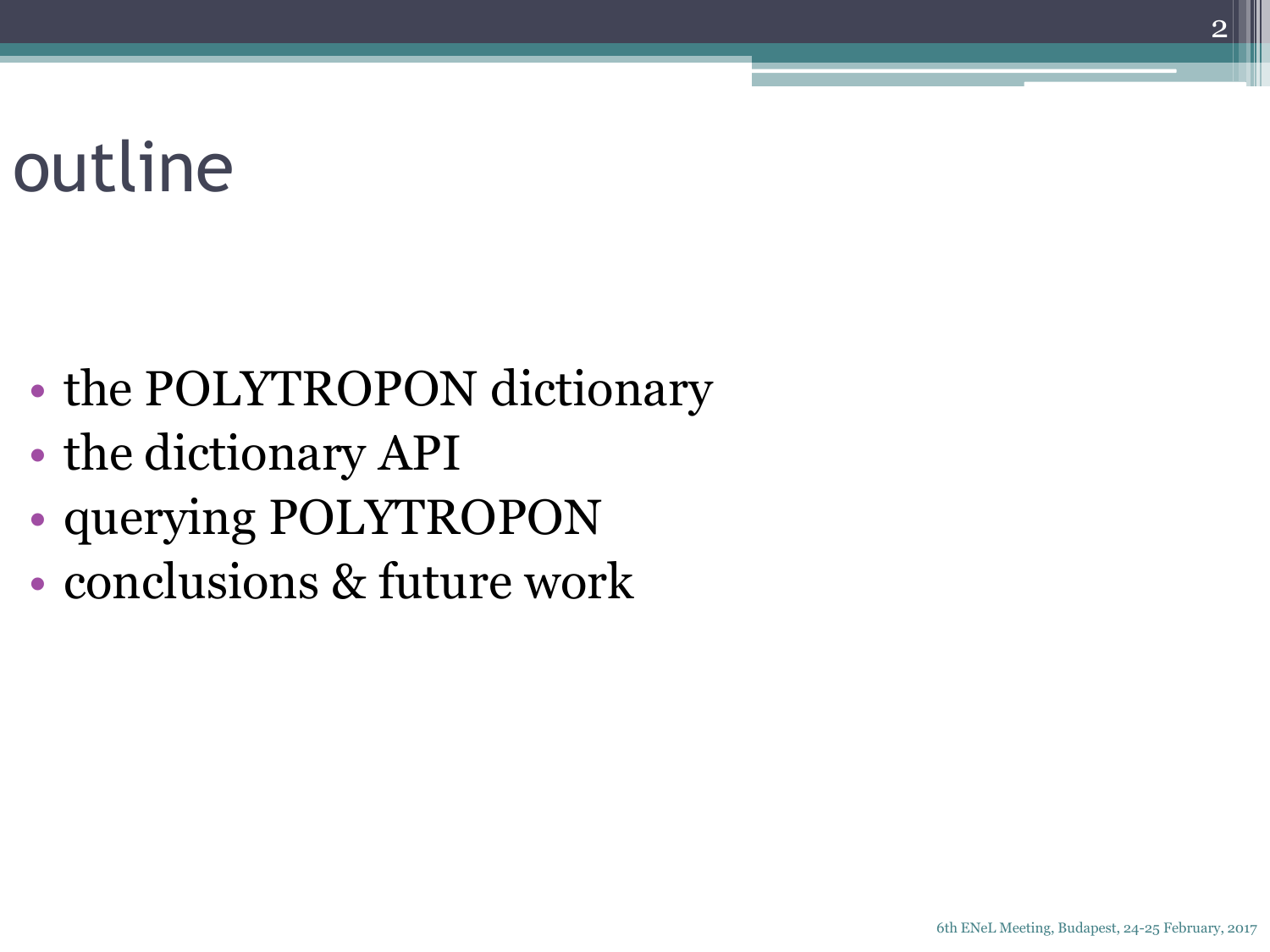# objective

- ongoing work aimed at the development of a web service that will enable robust "search & retrieve" case scenarios over LRs developed in ILSP for MG
- the web service and the dictionary jointly form an infrastructure that can be exploited
	- in application scenarios involving deep lexical information
	- by lexicon end-users (researchers interested in studying the lexicon of the Greek language, general public)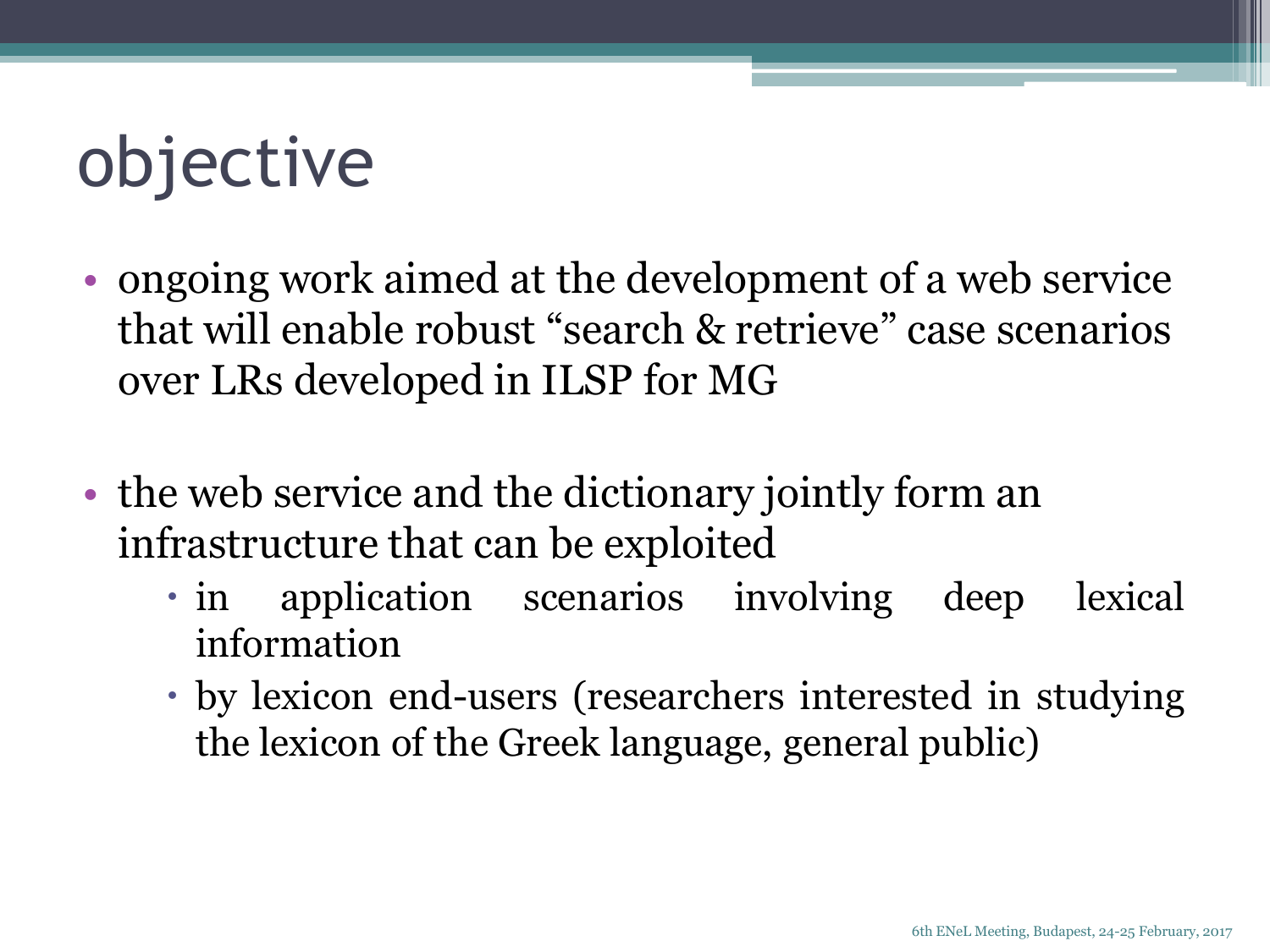# **the POLYTROPON dictionary**

- computational conceptual lexicon of MG
- developed within the KRIPIS project
- builds on existing models for semantic representation (i.e., Frame Semantics)
- extends the existing LR infrastructure by integrating, harmonizing & extending already existing LRs
	- architecture proposed by EKFRASIS project (Markantonatou & Fotopoulou, 2007)
	- bilingual EL-EN MITIS dictionary (Yannoutsou et al. 2005)
	- the EL counterpart of the SIMPLE semantic lexicon (Mantzari et al, 2000)
- conformant to widely accepted standards (reusability, interoperability resources and tools)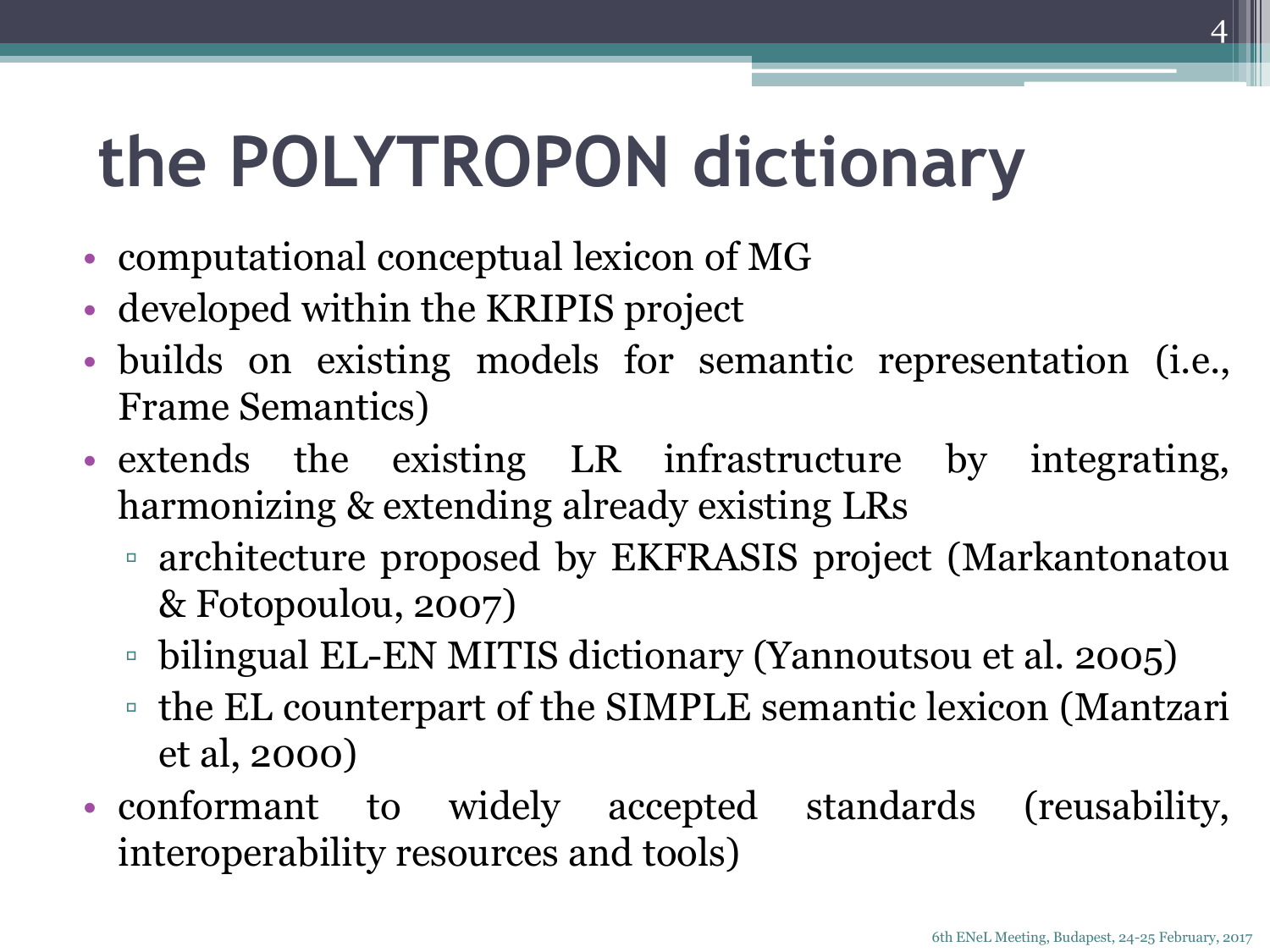## **possible use scenarios**

- Word sense disambiguation (WSD)
- Concept Linking
- Textual Entailment
- Coreference Resolution (*i.e.*, bridging references, coreferring mentions, etc.)
- Semantics and Concept-based MT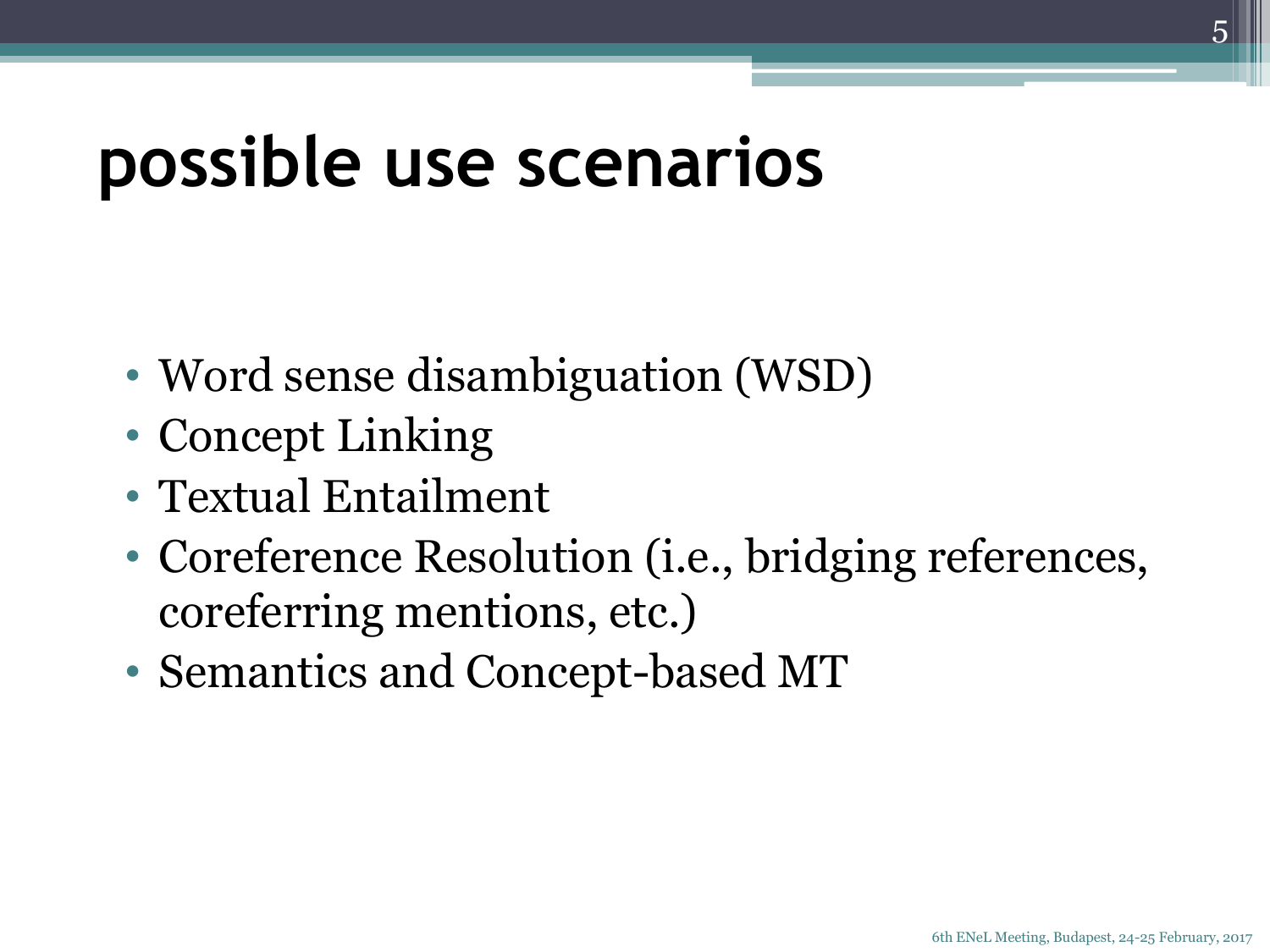## **lexicon architecture**

## • builds on two basic notions:

- the Saussurian notion of *sign* and its facets
	- the *SIGNIFIER and*
	- *the SIGNIFIED*
- the notion of semantic fields
- a linguistic ontology
	- words are instances in the SIGNIFIER class
	- concepts are instances in the SIGNIFIED class
	- each word is mapped onto a concept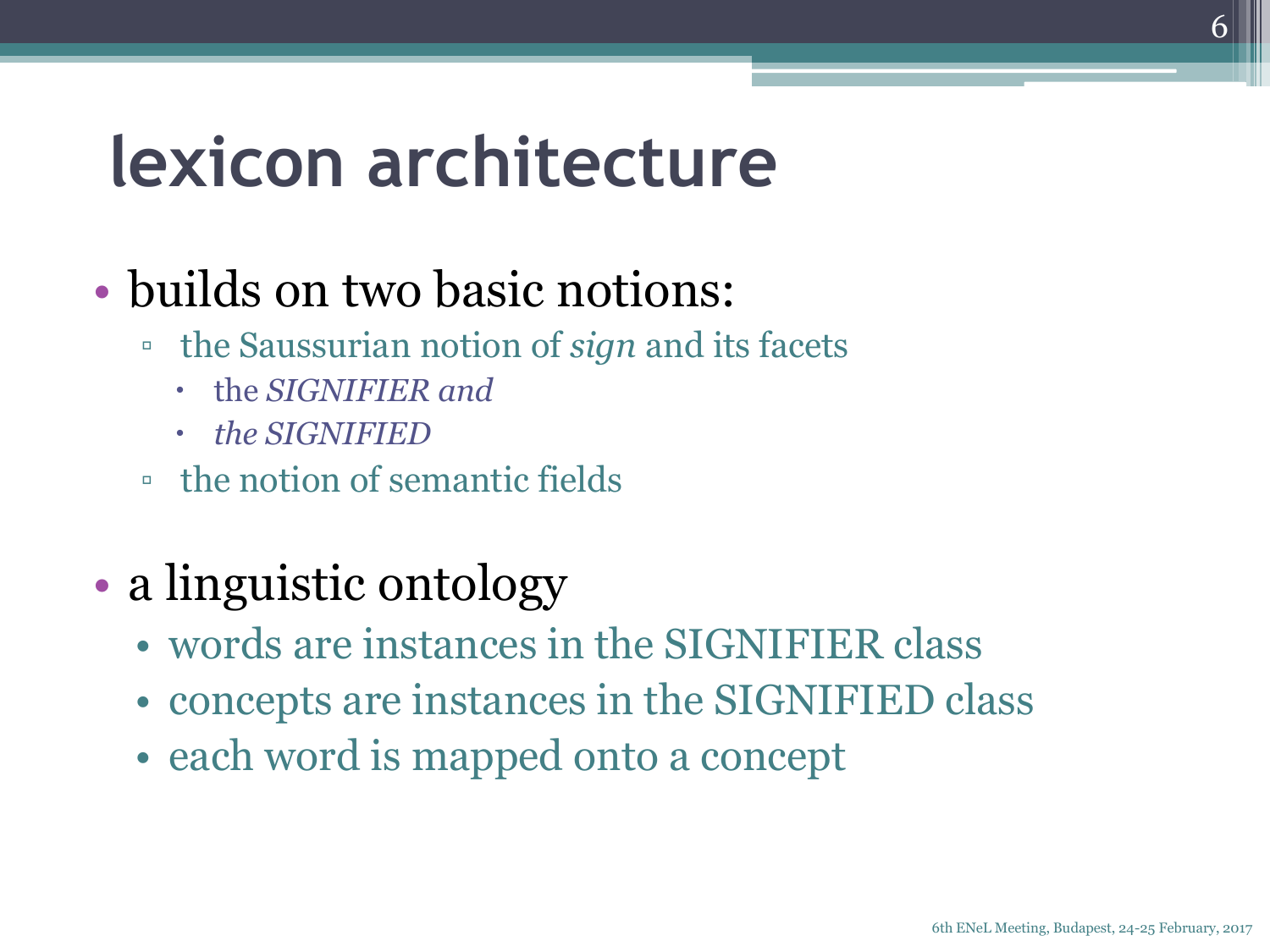

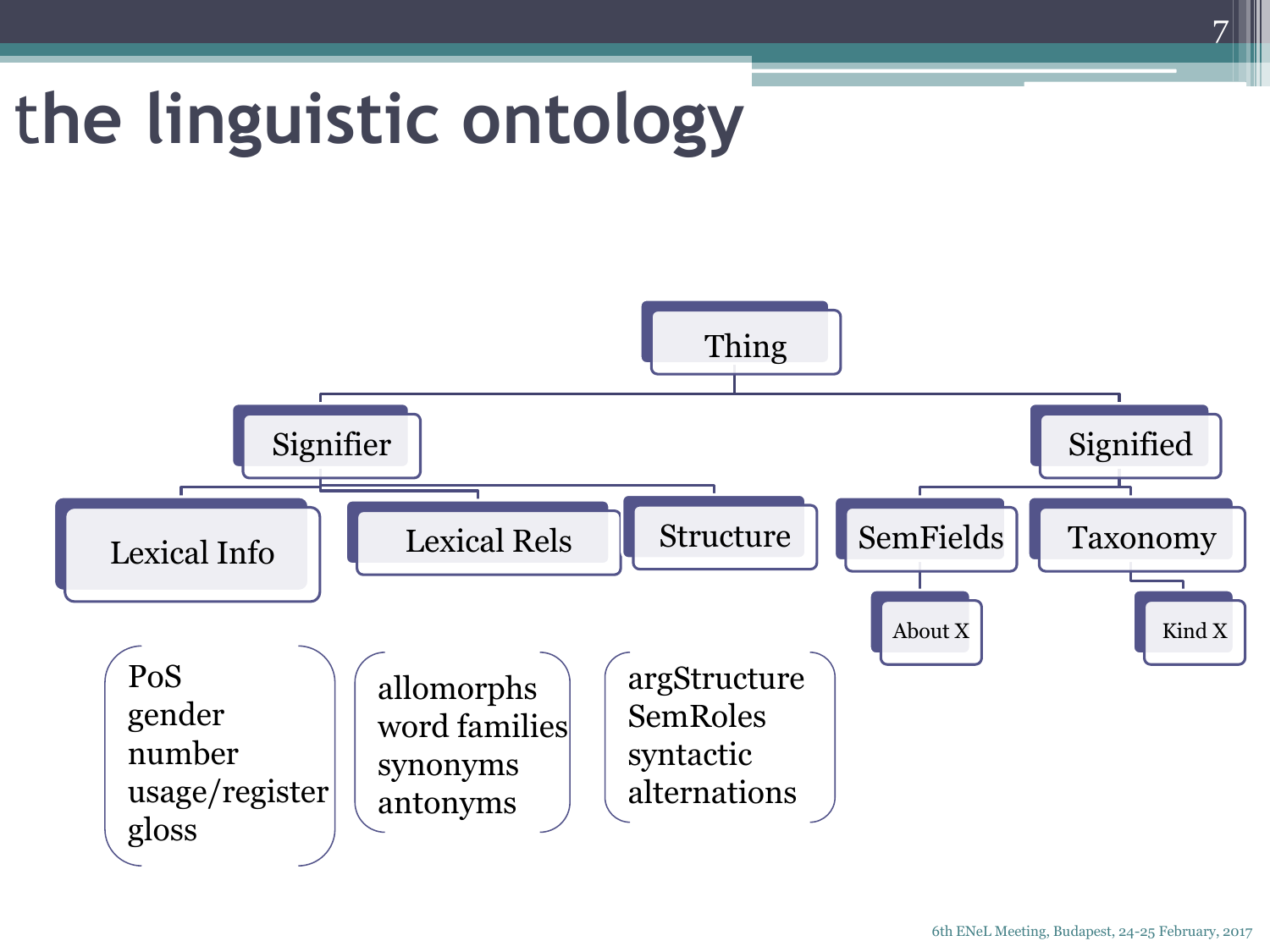

concepts are instances of classes one concept may belong to more than one class relations link concepts within or across classes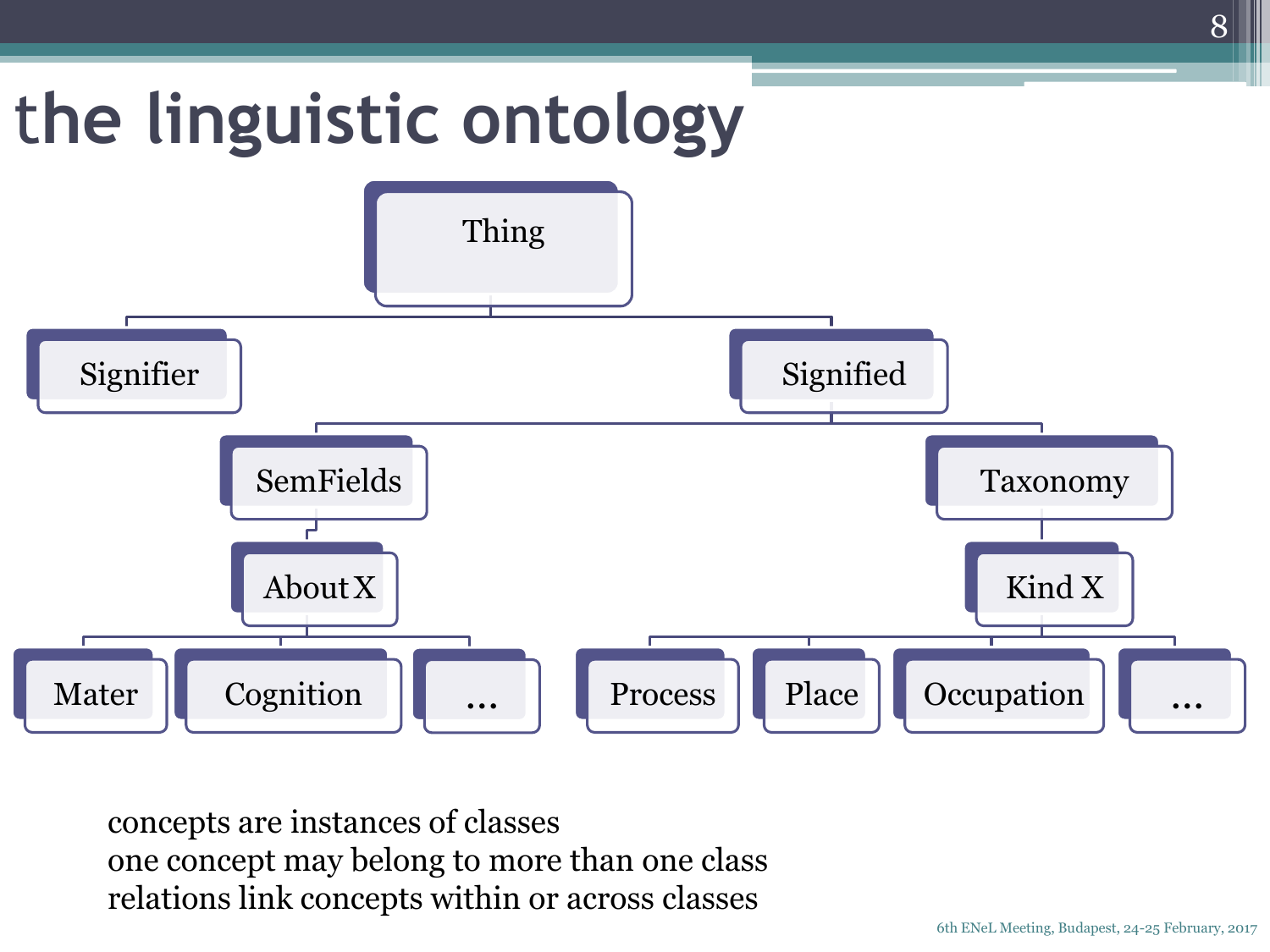## specifications

- lexicographic
- linguistic
- functional
- ontological
- coverage in terms of lemmas & semantic fields
	- words and concepts linked via rels (lexical, semantic, other) in a systematic way
	- knowledge base
	- representation (dense, extensible, flexible)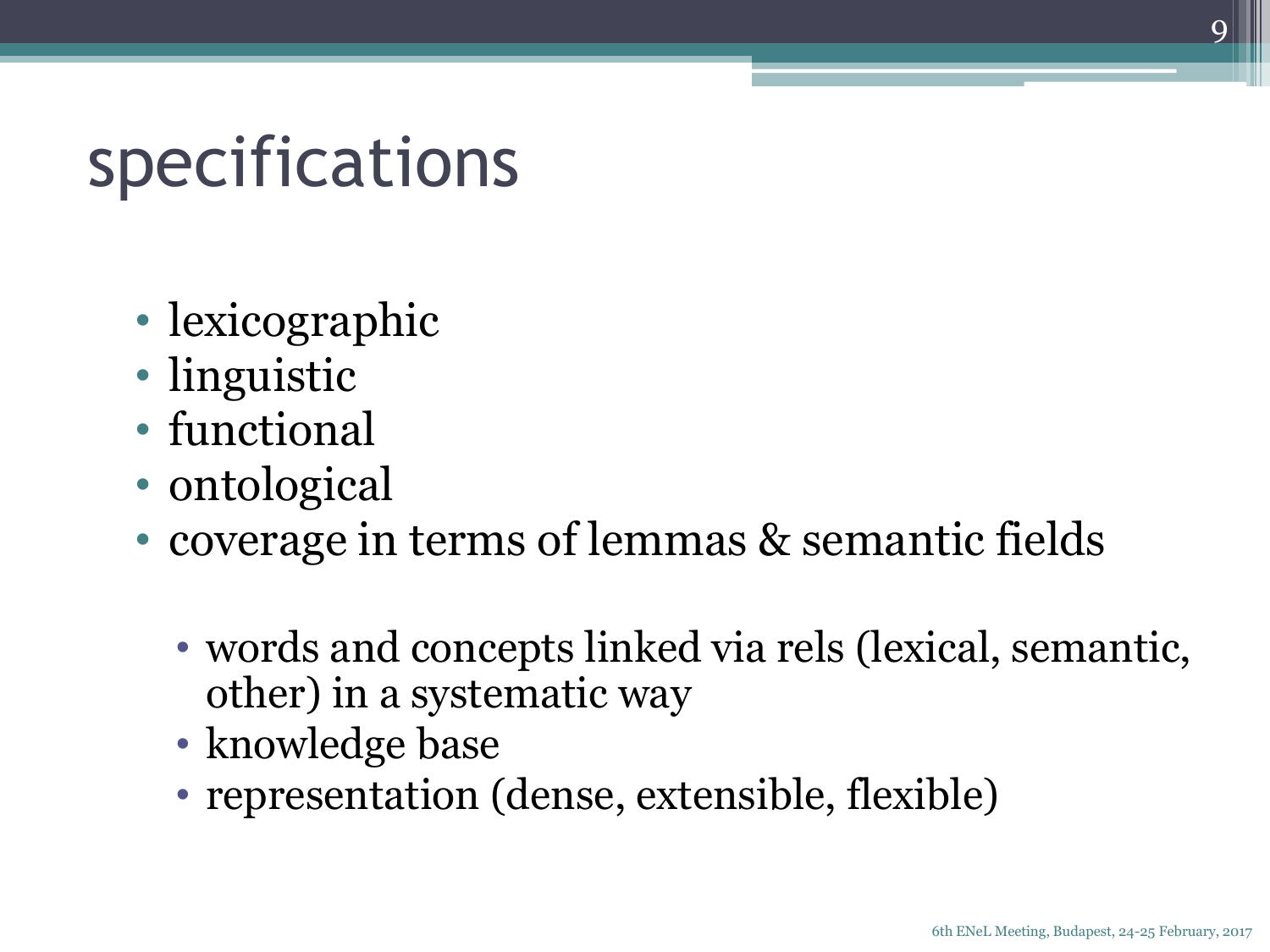## dictionary in numbers

|              |       | singleWEs | <b>MWEs</b> | Total |
|--------------|-------|-----------|-------------|-------|
| AjBa         | 3445  | 3445      |             |       |
| AjMWE        | 153   |           | 153         | 3598  |
| AdBa         | 922   | 922       |             |       |
| <b>AdMWE</b> | 765   |           | 765         | 1687  |
| <b>NoCm</b>  | 9071  | 9071      |             |       |
| <b>NoMWE</b> | 1899  |           | 1899        | 10970 |
| VbMn         | 2330  | 2330      |             |       |
| <b>VbMWE</b> | 2436  |           | 2436        | 4766  |
| Total        | 21021 | 15768     | 5253        | 21021 |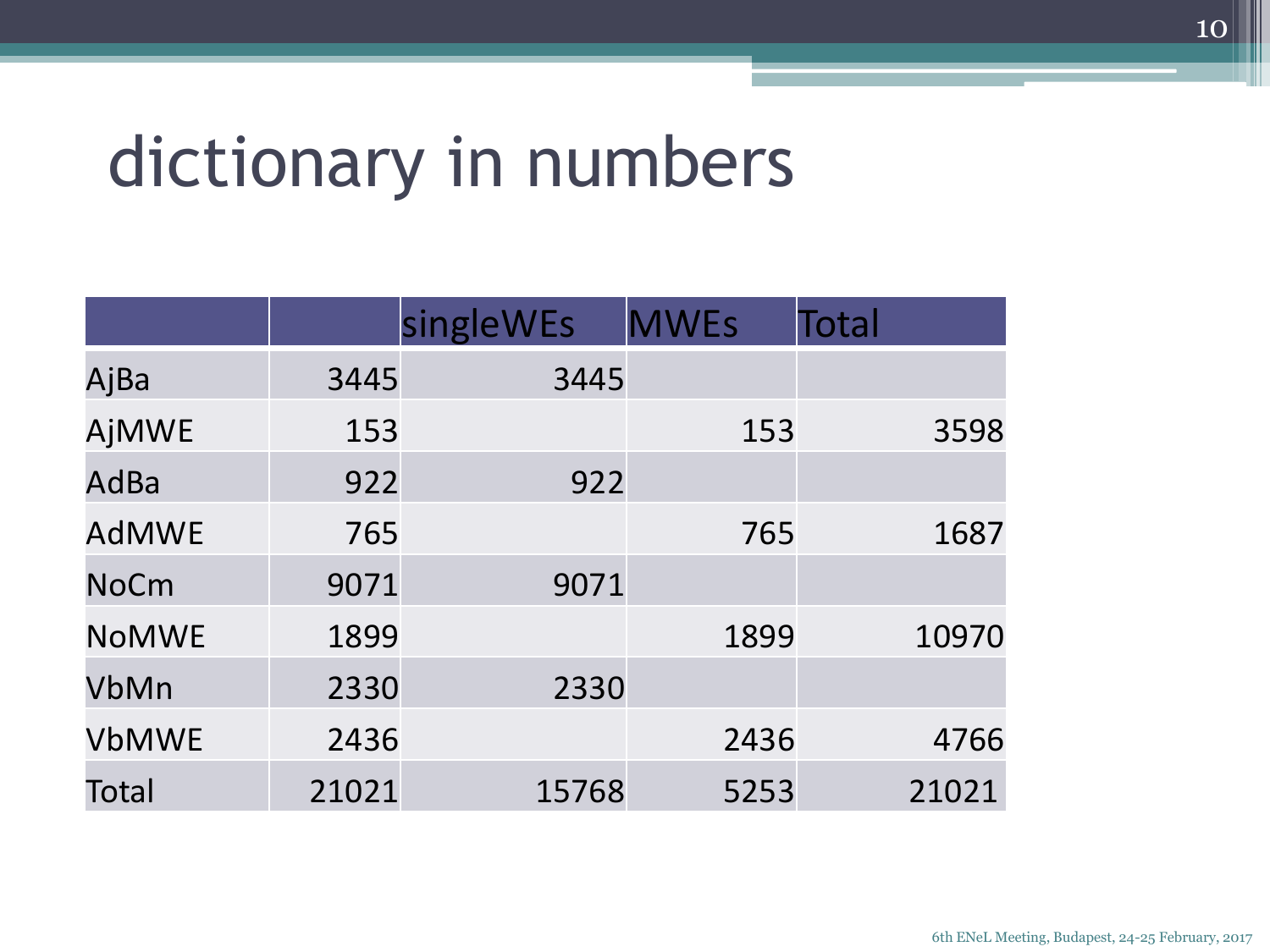# **dictionary format**

- encoded in Protégé
	- pros:
		- creation & management of ontologies
		- built-in reasoners
		- efficient manipulation & control of the data
		- xml/rdf export
	- cons:
		- user un-friendly
		- Mongo-DB uses its own query language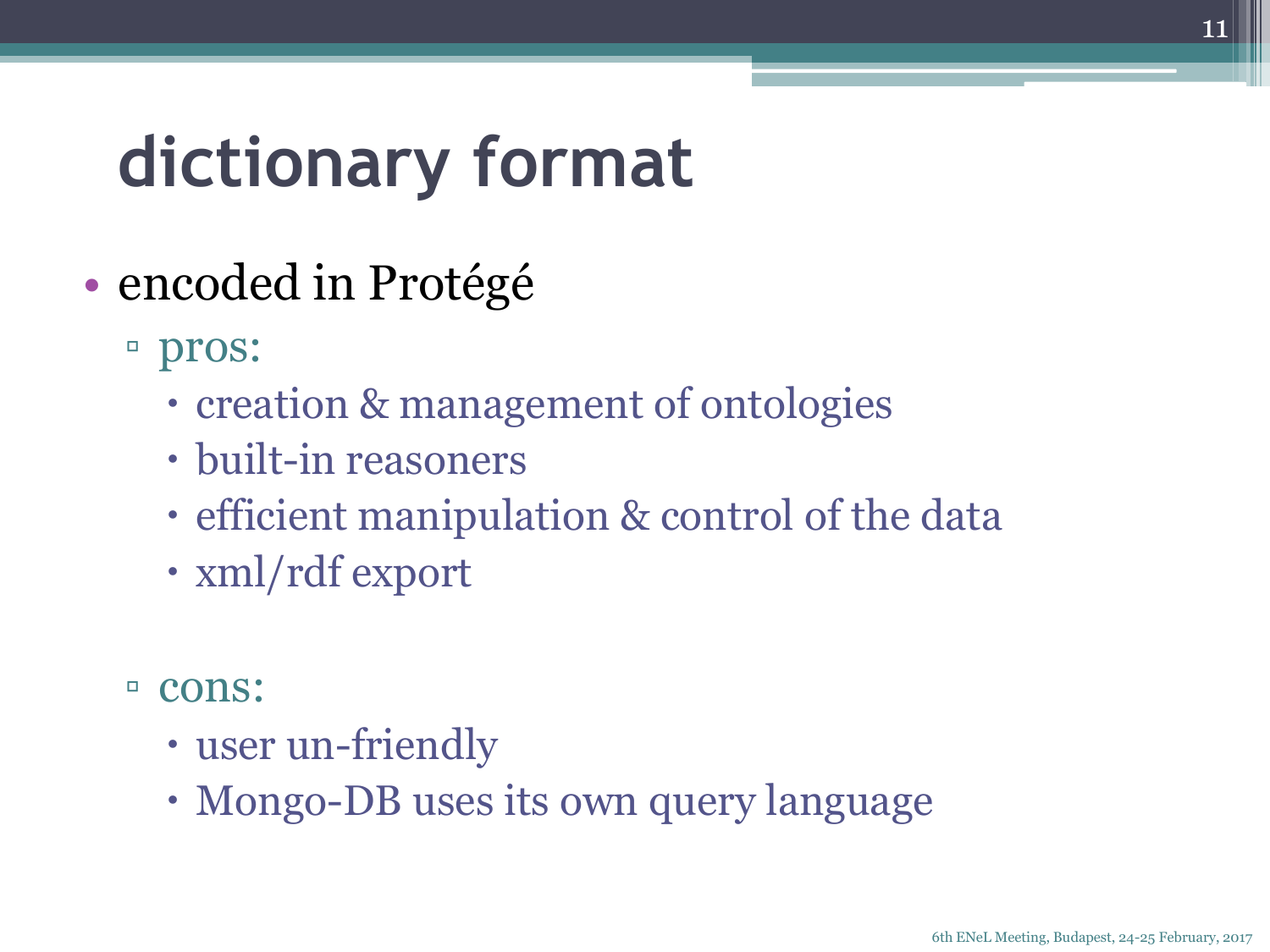## **data preparation**

- RESTFul API architecture
- running under an API Gateway Platform
- Protégé / Web Protégé
- rdf/xml export
- MySQL DB
- imported into the ILSP portal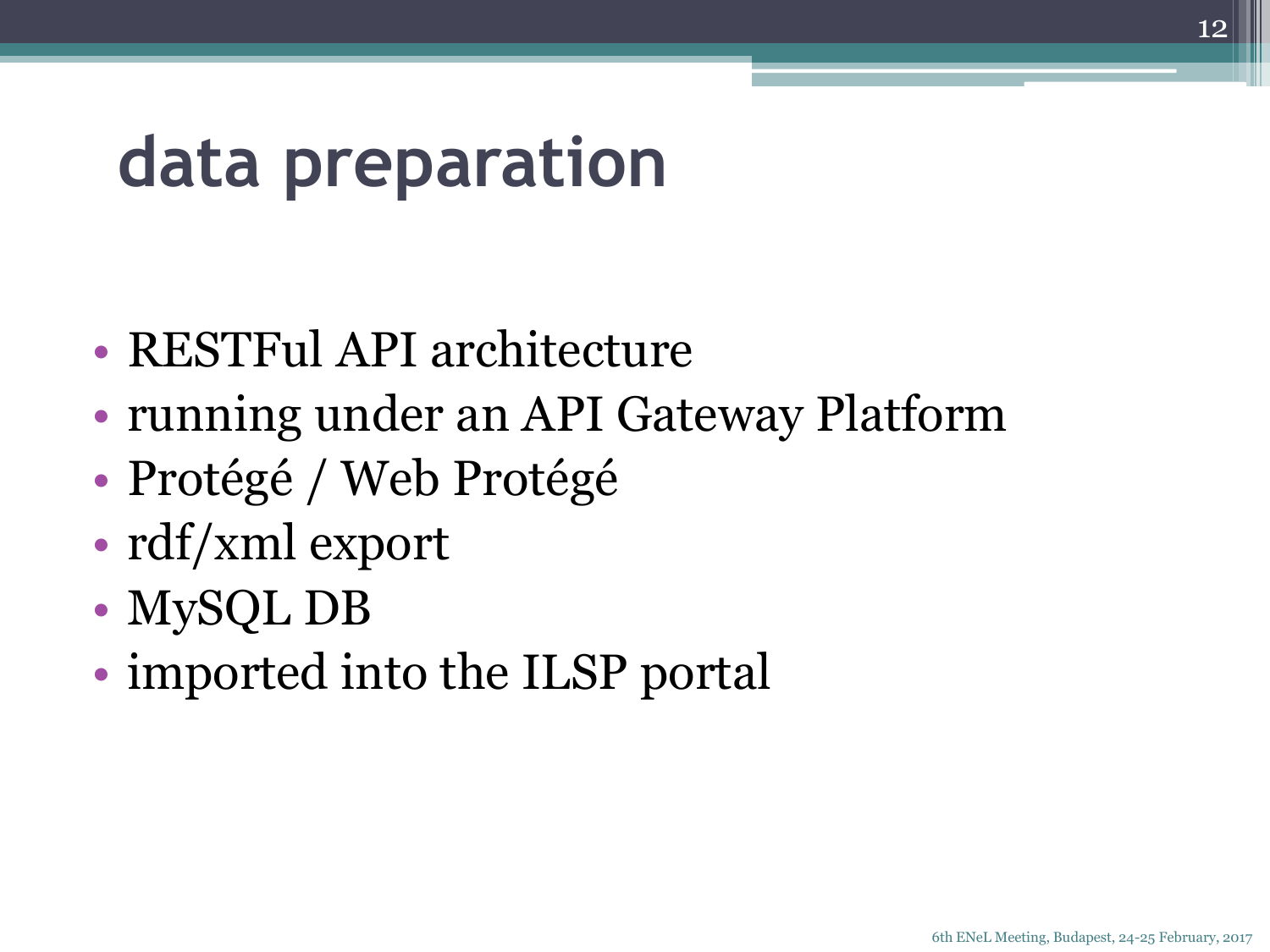## ILSP web service

- access to individual dictionaries POLYTROPON bilingual dictionaries (EL-Xlanguage)
- query the Hellenic National Corpus (HNC) [\(http://hnc.ilsp.gr/](http://hnc.ilsp.gr/))
- access to NLP pipeline ([http://nlp.ilsp.gr/soaplab2-axis/\)](http://nlp.ilsp.gr/soaplab2-axis/)
	- combined retrieval from the set of dictionaries and/or HNC
	- dictionary aggregator: meta-machine that aggregates the content of various dictionaries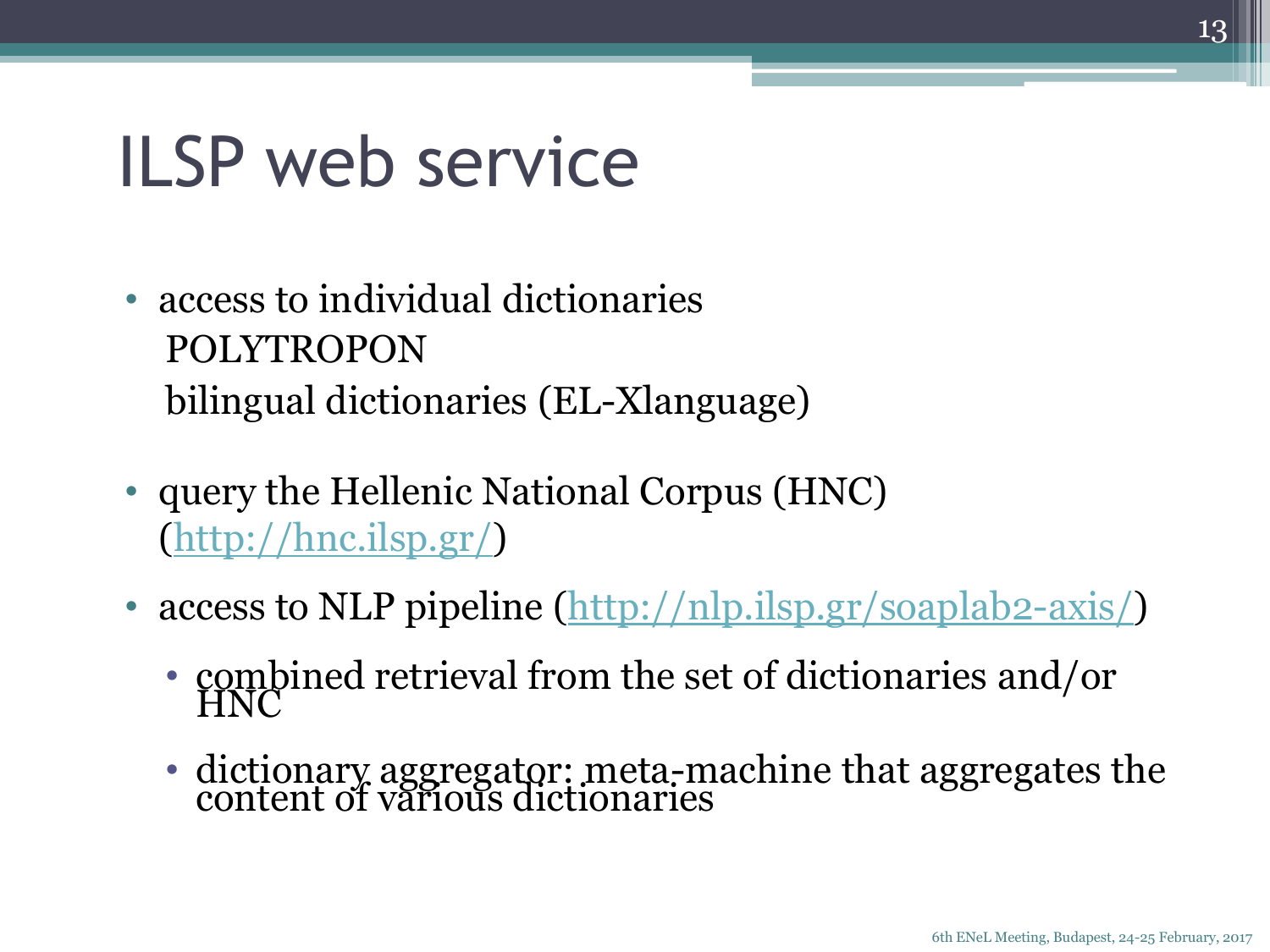## the ILSP API

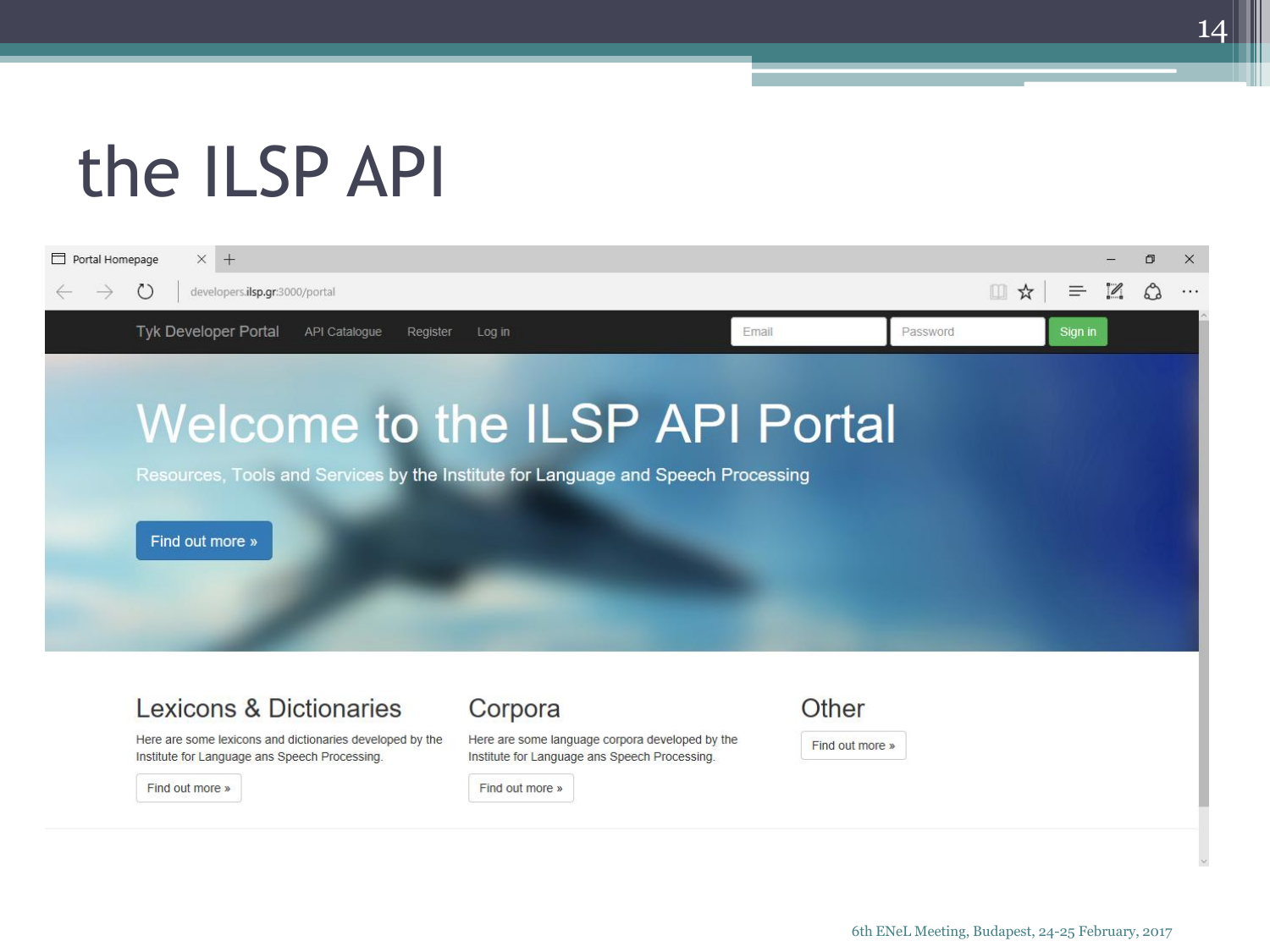# the ILSP API Catalogue



Powered by Tyk - The Open Source API Gateway

#### **access to the LRs via the API catalogue**

### **users need to register/sign in**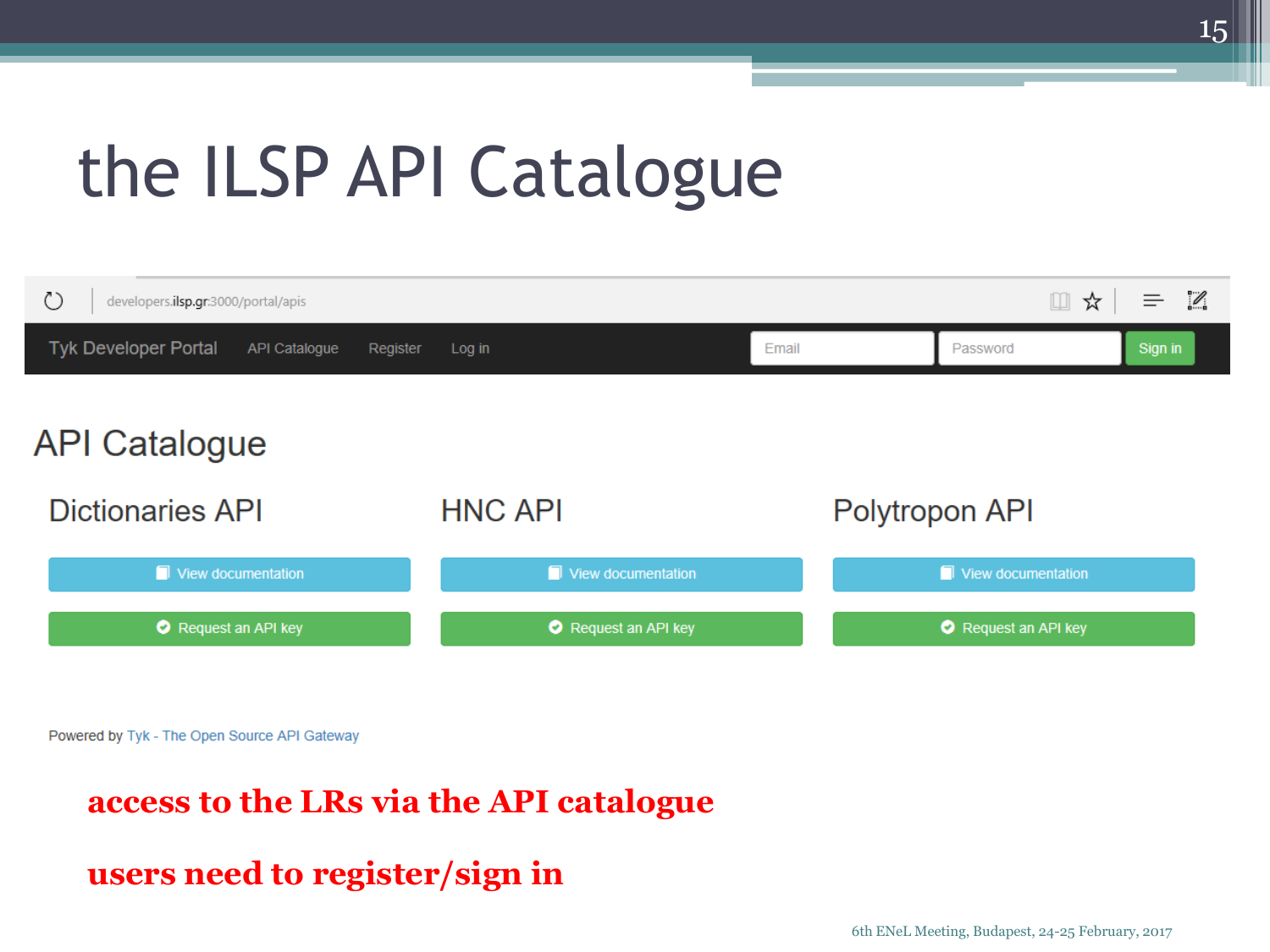## **general query system retrieves**

## **matching sensediscriminated entries**

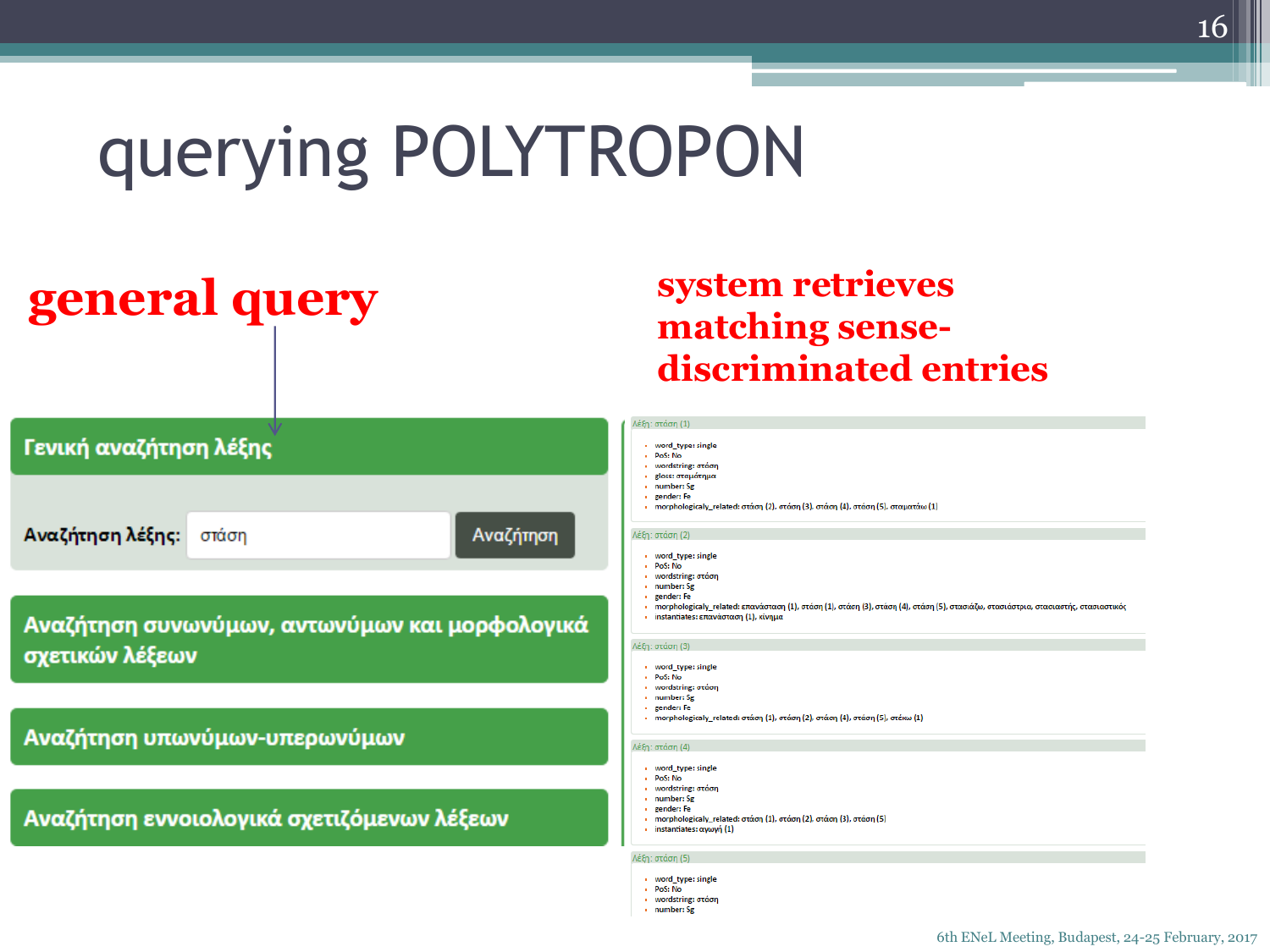#### **mwes encoded are also retrieved**Γενική αναζήτηση λέξης Αποτελέσματα αναζήτησης: Λέξη: κάνω στάση Αναζήτηση λέξης: στάση Αναζήτηση ■ word\_type: mwe PoS: Vb ■ wordstring: κάνω ατάση Αναζήτηση συνωνύμων, αντωνύμων και μορφολογικά σχετικών λέξεων Λέξη: κρατώ στάση αναμονής Αναζήτηση υπωνύμων-υπερωνύμων " word\_type: mwe PoS: Vb wordstring: κρατώ στάση αναμονής Αναζήτηση εννοιολογικά σχετιζόμενων λέξεων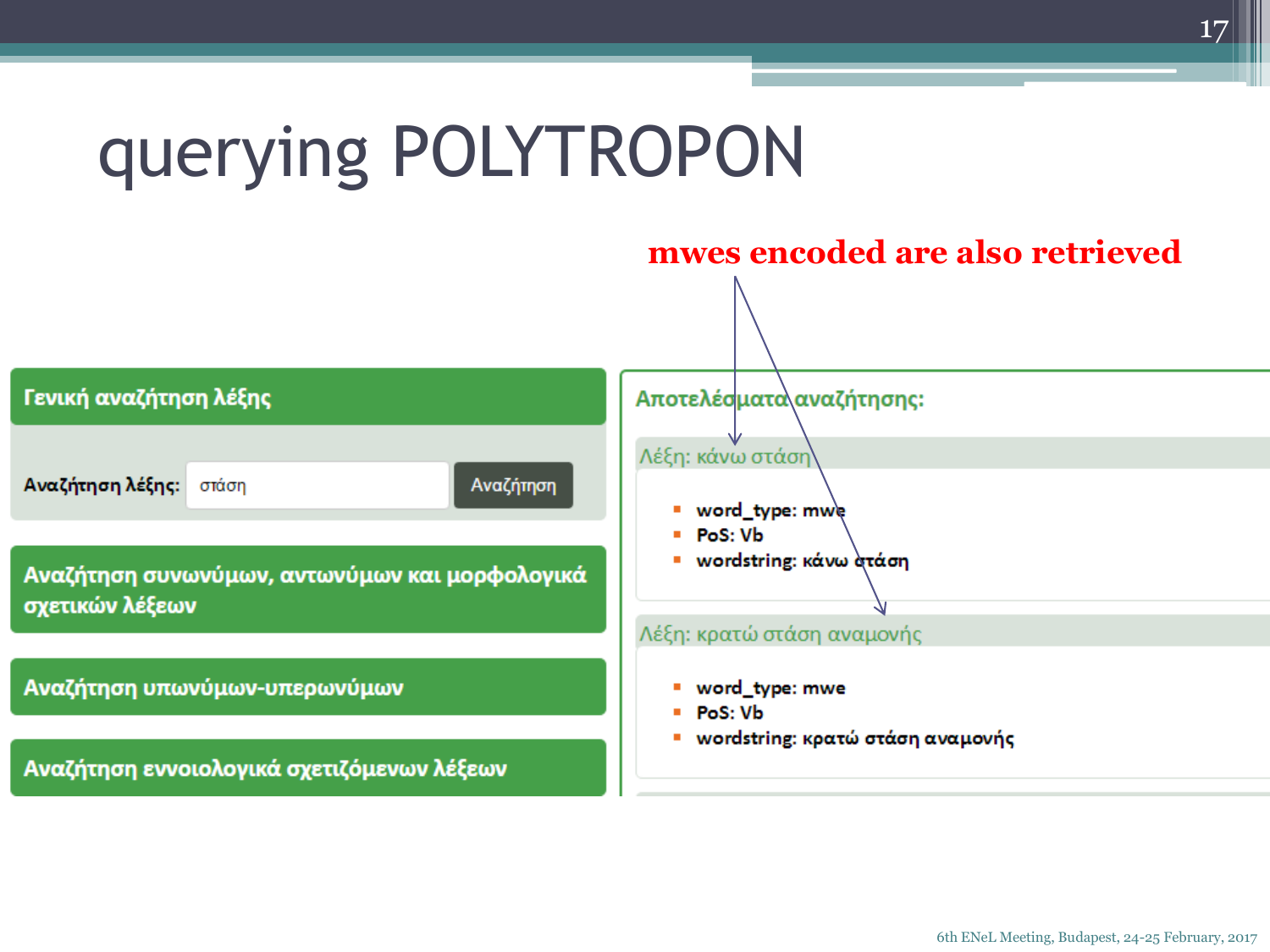### **focused search (i)**



#### Αποτελέσματα αναζήτησης:

#### Λέξη: ψηλός

- Αντώνυμες λέξεις
- **κοντός**
- χαμηλός (1)

**synonyms (strict) antonyms morphologically related words semantically related words (near synonyms)**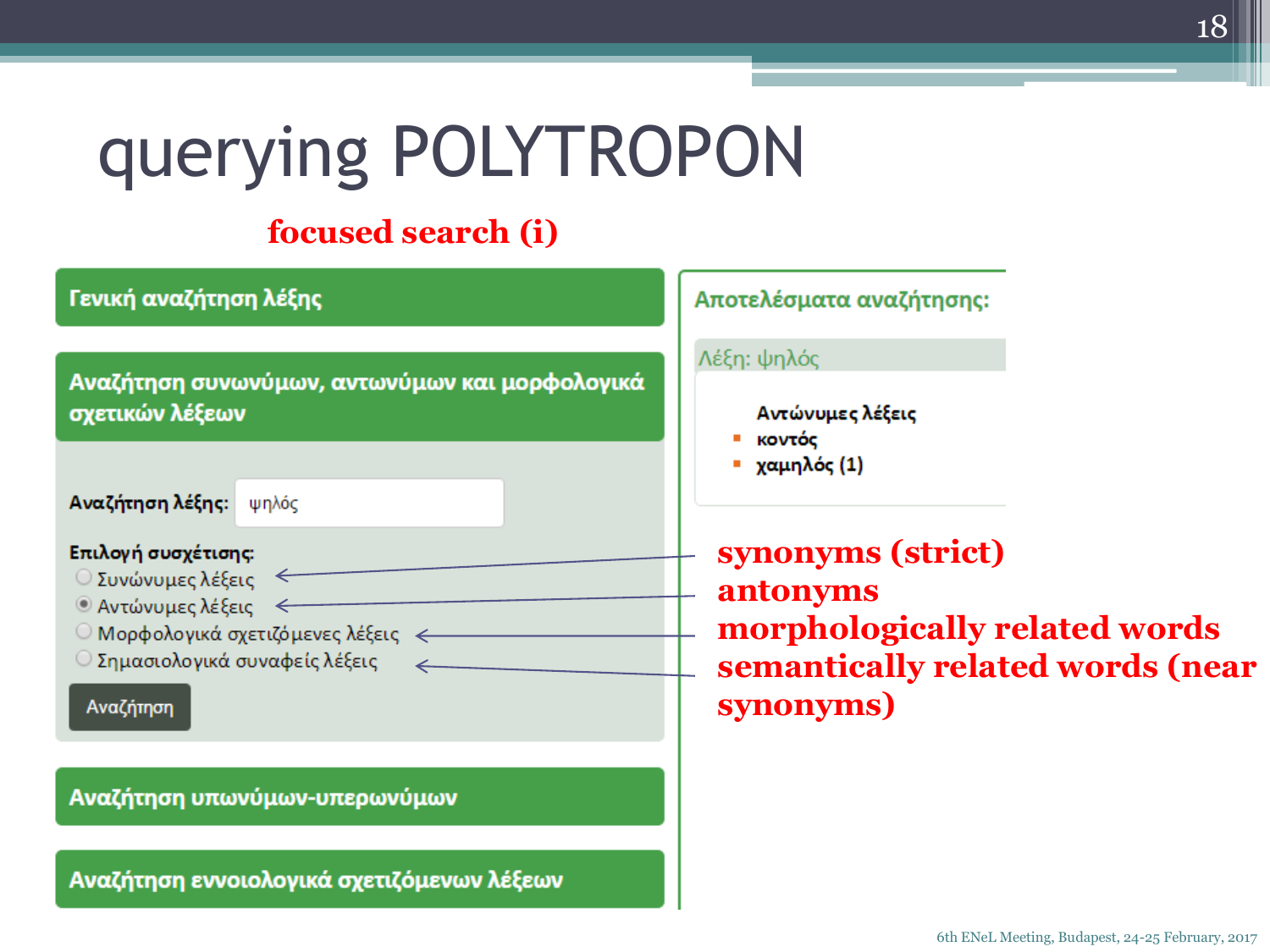## **focused search (ii)**

| Γενική αναζήτηση λέξης                                                                                                                                                     | Αποτελέσματα αναζήτησης:                                         |  |  |
|----------------------------------------------------------------------------------------------------------------------------------------------------------------------------|------------------------------------------------------------------|--|--|
| Αναζήτηση συνωνύμων, αντωνύμων και μορφολογικά<br>σχετικών λέξεων                                                                                                          | Υπερώνυμες λέξεις για την λέξη: μηλιά<br>μηλιά<br>δέντρο<br>φυτό |  |  |
| Αναζήτηση υπωνύμων-υπερωνύμων                                                                                                                                              |                                                                  |  |  |
| Αναζήτηση λέξης: μηλιά<br>Επιλονή συσγέτισης:<br>Υπώνυμα<br>$\circ$<br><sup>®</sup> Υπερώνυμα<br>Επιλογή επιπέδου αναζήτησης: <u>©</u><br>$\overline{2}$<br>▼<br>Αναζήτηση | hyponyms<br>hypernyms                                            |  |  |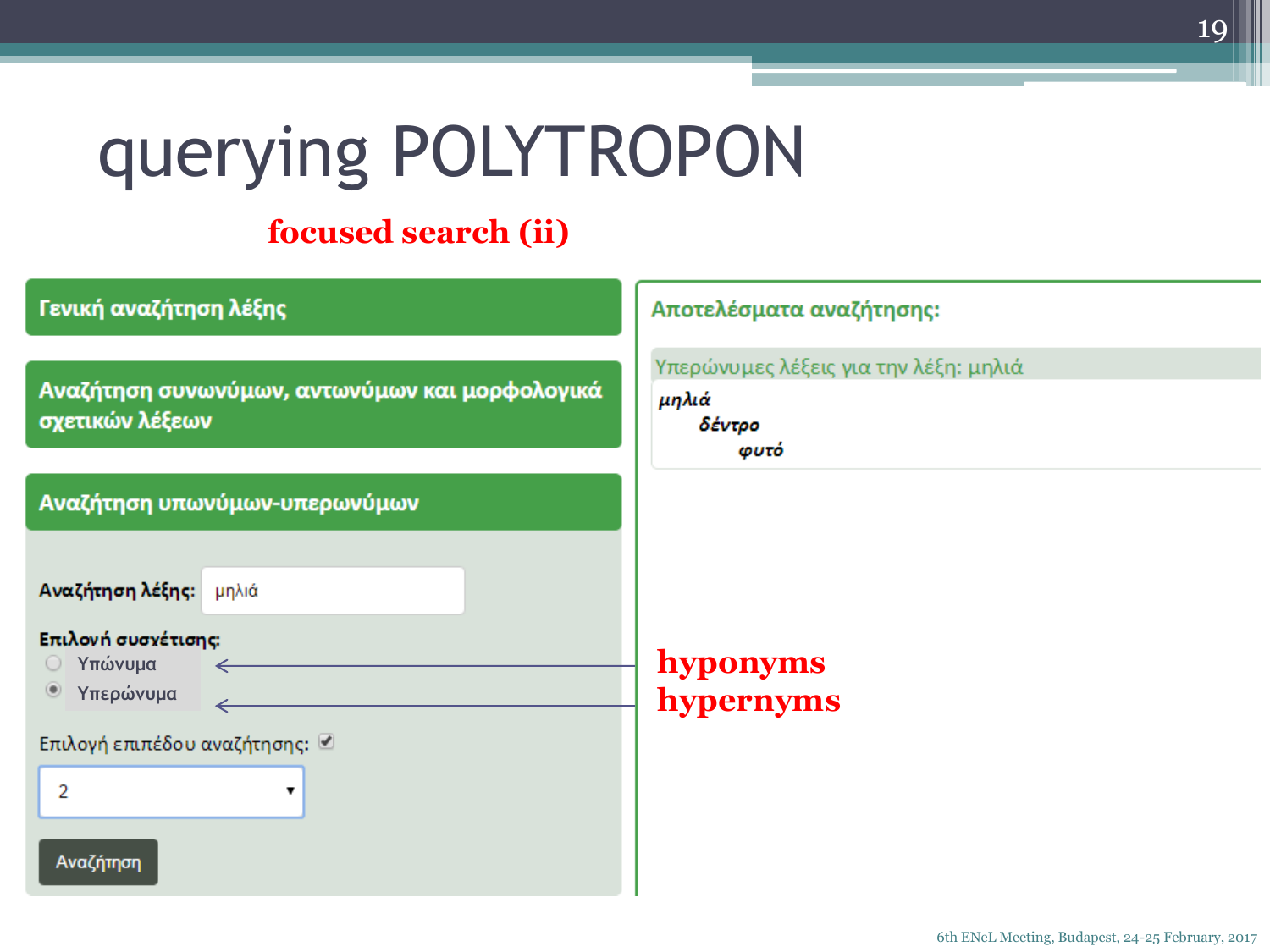### **focused search (iii)**

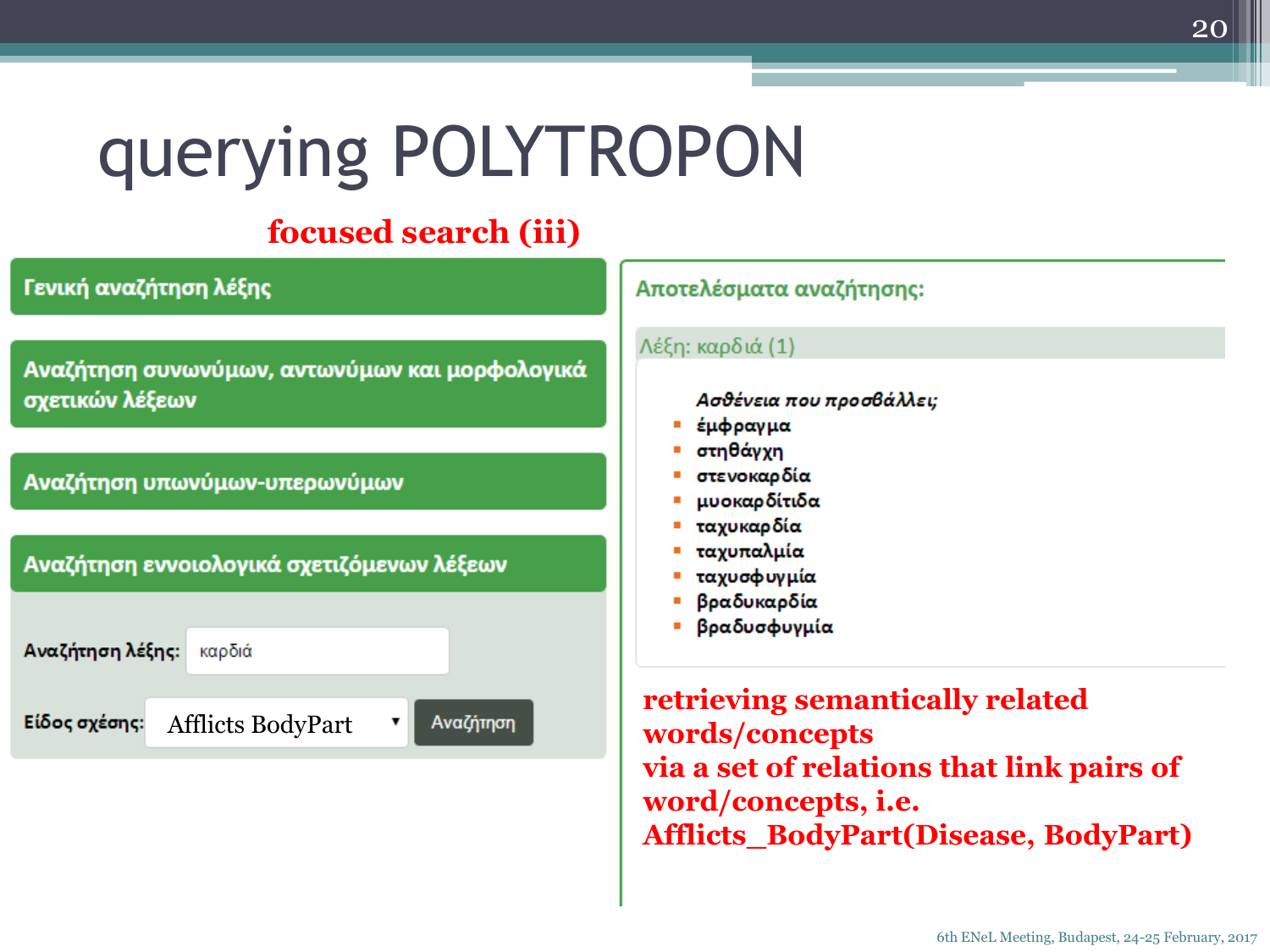## results:JSON format

```
C \Box www.xanthi.ilsp.gr/apis/polytropon/
\leftarrow \rightarrow"error": false,
         "message": [
             "wordtxt": "άκοπα",
             "params": [
                 "name": "word_type",
                 "value": "single"
               Ъ.
                 "name": "PoS",
                 "value": "Ad"
                 "name": "wordstring",
                 "value": "άκοπα"
                 "name": "degree",
                 "value": "Ba"
                 "name": "synonyms",
                 "value": [
                    "εύκολα"
                 "name": "antonyms",
                 "value": [
                    "δύσκολα"
                 "name": "morphologicaly_related",
                 "value": [
                    "κόπος"
                 "name": "instantiates",
```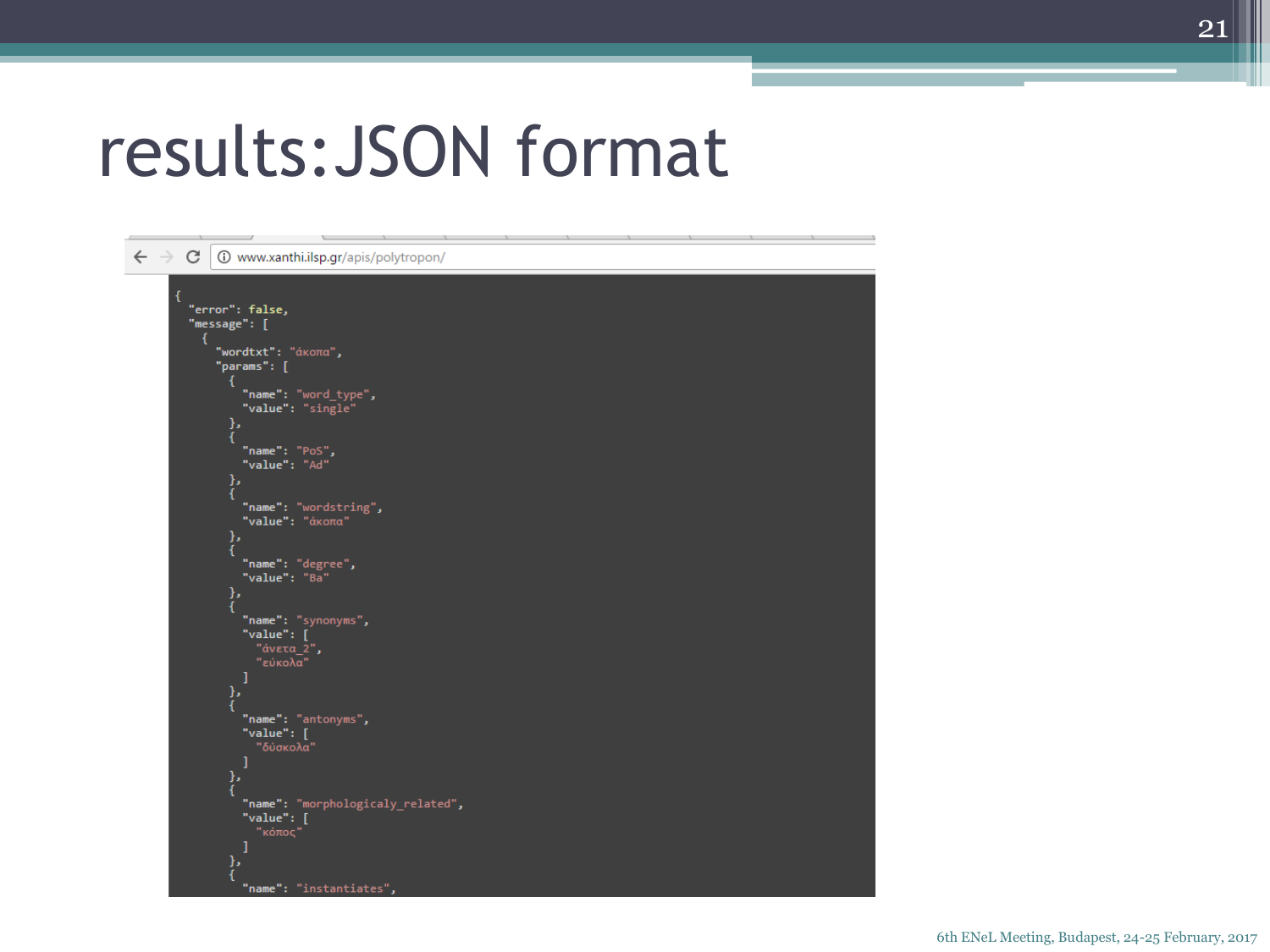## to sum-up

- infrastructure for exploiting dictionaries & other LRs already available in ILSP
- currently, the infrastructure facilitates access to POLYTROPON conceptual dictionary
- it is targeted to researchers of MG and to application developers in need of linguisticallyaware lexical resources.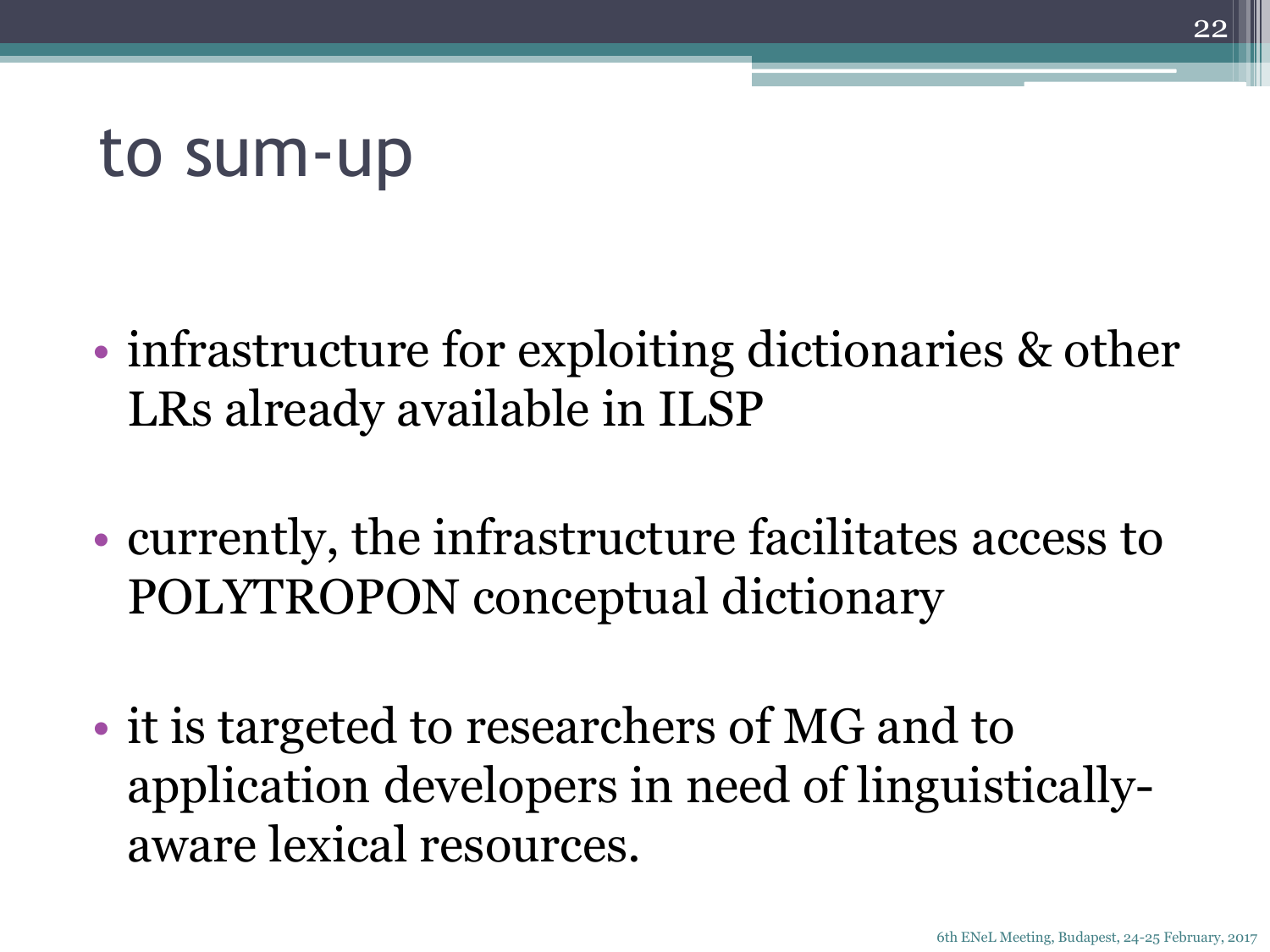## future work

- integration of other LRs (underway)
- providing combined search functionalities over the LRs available in ILSP
- extending the web service so as to enable crowdsourcing  $\rightarrow$  extend the LRs
- creation of an interface for end-users
	- visualization of the results
	- interactive access to the data
	- games-with-a-purpose